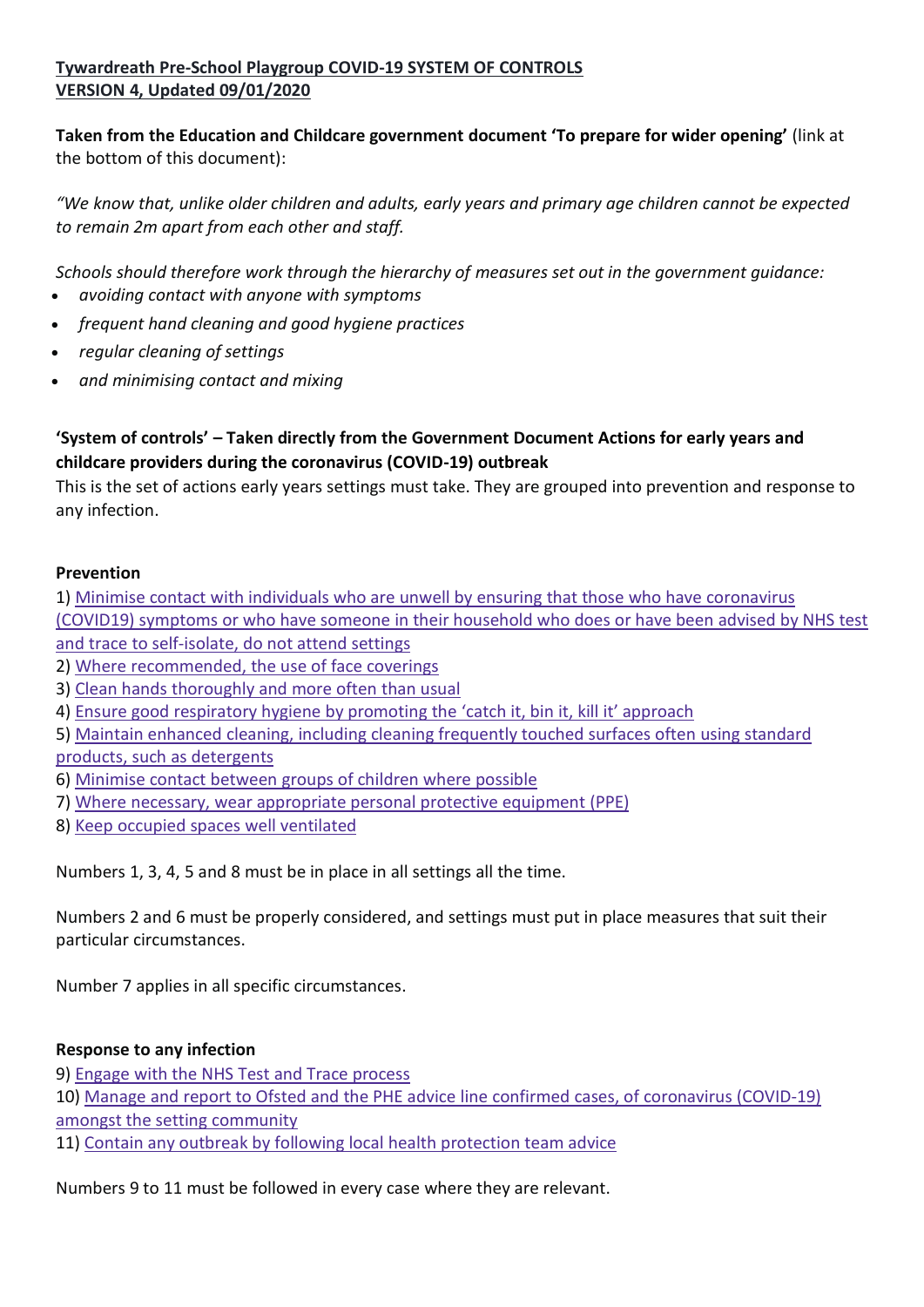#### **Tywardreath Pre-School Playgroup COVID-19 SYSTEM OF CONTROLS**

## **There is a separate COVID-19 Risk Assessment (Updated January 2021) that works alongside the System of Controls document.**

#### **Attendance and Placement**

- From 20 July, early years settings are no longer required to keep children in small, consistent groups within settings but can return to normal group sizes.
- Half day placement will not include lunch club, reducing the time and the amount of children sitting and eating together (see further points about meals and snacks).
- Children who attend more than one setting (dual setting) will only be able to attend one setting, until further notice, to reduce exposure and cross-infection.

#### **Arrival and Departure**

- Parents/carers will be asked to arrive between 0900 0920 for morning sessions, to stagger arrival and avoid lots of people arriving at once.
- From January 2021, parents and carers should wear face masks while waiting outside of pre-school to drop off their child(ren), unless they are medically exempt and cannot wear a face mask for a short period of time.
- Only one adult should be present with a child to drop or collect them to pre-school please.
- Parents/carers and staff should avoid travelling by public transport, to pre-school, where possible.
- Anyone travelling to pre-school by car, please park considerately (not on the yellow lines or in front of or on the pub forecourt).
- If anyone travelling by car arrives to pre-school and sees another family is transferring their child into or out of the building, they should wait in their car, until the entrance to the building is clear
- On our busiest days we will use a roped off funnel entrance to the pre-school building. Parents/carers/staff should not stand or sit on any other parts of the pub property, including the benches
- Anyone waiting outside the pre-school building, please observe the two meter distance rule

#### **Entrance to the Pre-school**

- Only children and staff will be permitted to enter the pre-school building.
- Parents/carers/other visitors will not be allowed to enter the pre-school building, unless this is essential, until further notice.
- On entry, all staff and children will have their temperature taken.
- If possible, we would ask families to also test their child's temperature at home, before they arrive at pre-school, to prevent children travelling to pre-school if their temperature is more than 37.8 degrees.
- On entry the adult bringing the child to pre-school, will be asked to confirm that no one in the household has any early symptoms of Coronavirus (such as a temperature, cough or sore throat) and to confirm that no one in the house is self-isolating or has been contacted by 'NHS Track and Trace'.
- On entry, all staff and children will remove their shoes. Children's shoes will be put in a bag on their peg in the hall. Staff must also store their shoes in a bag. Children and staff can bring in shoes to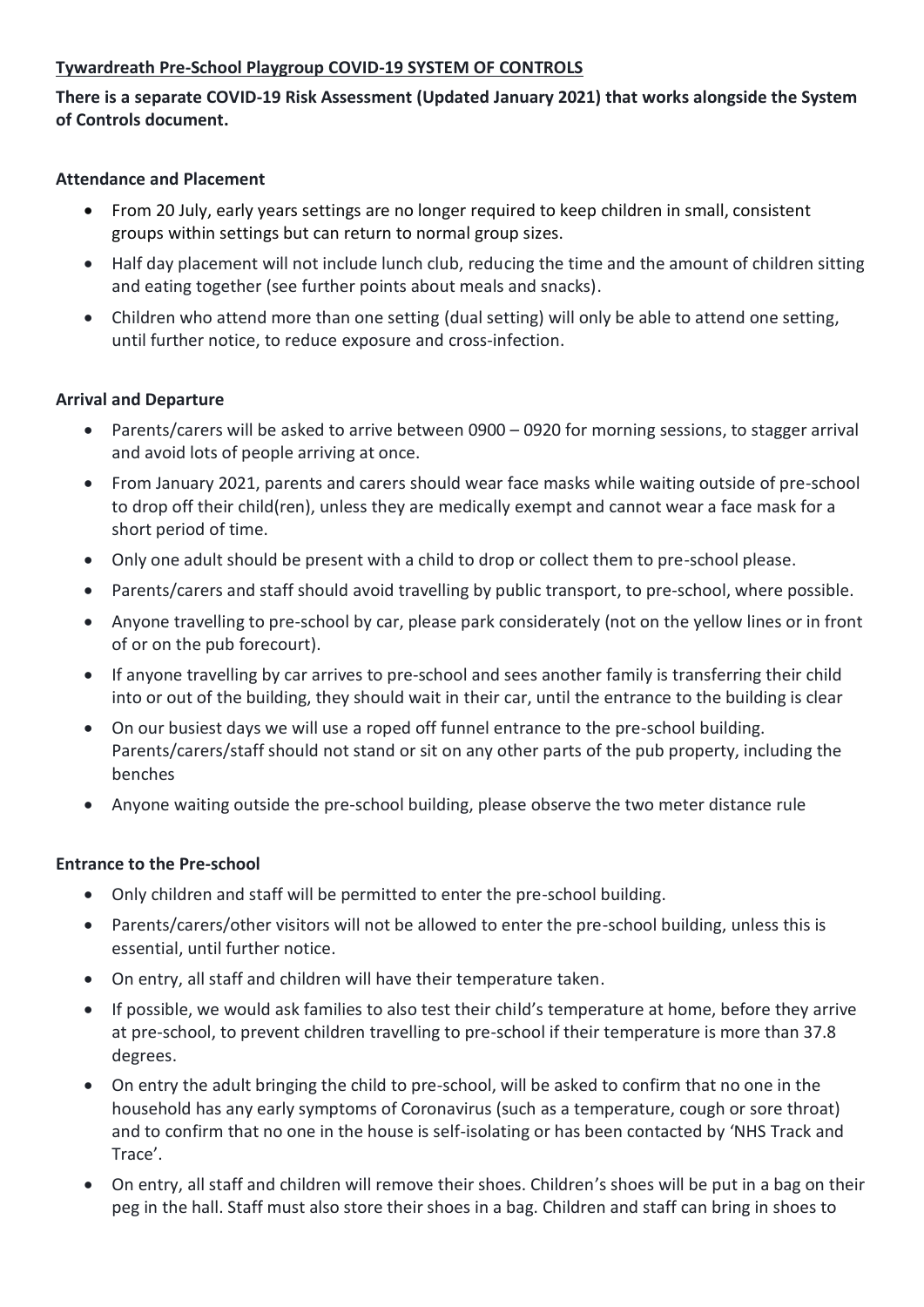keep at pre-school. When these have been at pre-school for a 72 hours quarantine period, they can be kept at pre-school and worn in the setting

- Immediately on entry, (and also exit and throughout the day) all staff and children will thoroughly wash their hands.
- On entry, any packed lunches will be put in the box in the porch. They will remain there until lunchtime. We advise that you add cool packs to lunch boxes, as we will not be storing any packed lunch items in our fridge or kitchen.
- After careful consideration, we are requesting that soft comfort items, such as teddies, not be brought to pre-school. They are a high contact item and we would not be able to sanitise them effectively. In addition, if they were to attend pre-school with a child they risk being contaminated at pre-school, before they are taken back into the family home.

### **Throughout the day**

- Children or staff who are attending all day will have further health checks at lunchtime.
- We will spend as much time outdoors as possible. If children have spare wellies and waterproofs they can leave at pre-school, this would be most ideal, if not, we will designate outdoor clothing to individual children.
- The pre-school room will be stripped down, so it is easier to keep clean. Soft furnishings will be removed.
- There will be less free access to toys, so we can ensure they are properly cleaned in between each use. This means that the children will have more focused play, based on their interests. This is good preparation for school.

### **Personal Care**

- 'School risers' should be encouraged to attend to their own toileting and personal care, where possible, including wiping of noses and bottoms.
- Any staff member supporting a child with personal care, will be required to wear PPE, as outlined in the government guidance.

### **Food and Drink**

- Children and staff who will be staying for lunch must bring their own food for their consumption.
- We ask that packed lunch boxes and content are easy for little fingers to open, so staff can minimise contact with food.
- Children and staff are encouraged to bring their own drinks bottles of water, clearly labelled with their name, to use through the day.
- Morning and afternoon snack will be provided by the pre-school. Families will not be required to bring in fruit snack to share, until further notice.
- All staff who prepare food have Food Safety Level 2 certificates.
- All staff who prepare food will wear disposable gloves for food preparation.
- Communal share plates of food will not be used. Where possible, snack will be taken directly from the packaging and given to the consumer, to avoid too much exposure or contact.
- Children and staff will continue to wash their hands before and after snack.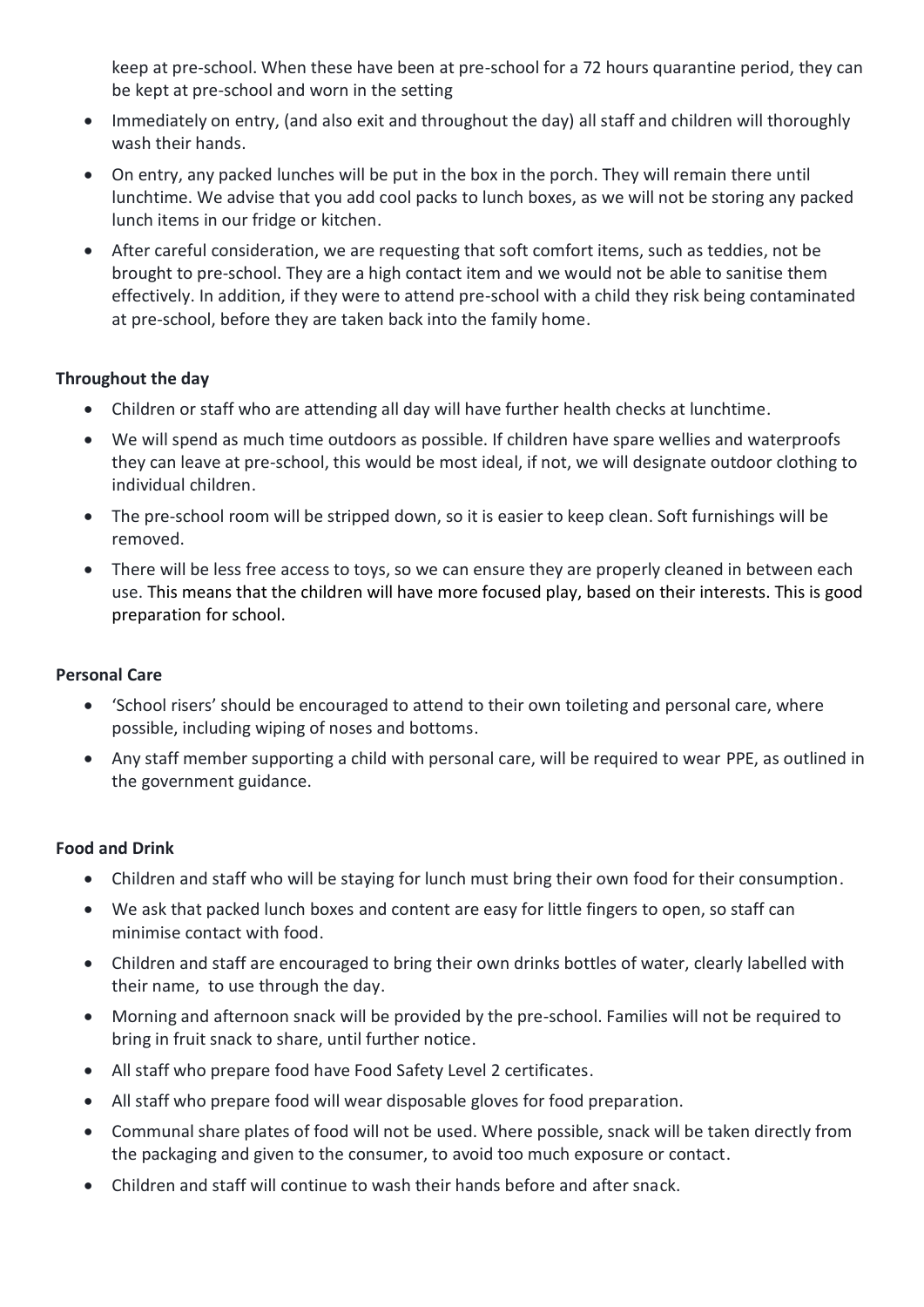#### **Infection Protection and Control - PPE**

- The government document for education settings states that face coverings or face masks are not recommended in any educational settings for staff or children.
- For the majority of day-to-day work, staff in education settings will not require PPE beyond what they would normally need for their work, even if they are not always able to maintain a distance of 2 metres from others.
- We will not require staff or children to wear face coverings for day to day activities at the preschool. Staff may wear masks if they choose to do so.
- Children whose care routinely already involves the use of PPE due to their personal care needs should continue to receive their care in the same way.
- If a child becomes unwell with symptoms of coronavirus and needs direct personal care until they can return home, the adult should use disposable gloves, a disposable apron and a fluid-resistant surgical face mask should be worn by the supervising adult. The child will be isolated away from others.
- If a risk assessment determines that there is a risk of splashing to the eyes, for example from coughing, spitting, or vomiting, then eye protection should also be worn

## **Infection Protection and Control - Hygiene**

- We will follow the COVID-19: cleaning of [non-healthcare](https://www.gov.uk/government/publications/covid-19-decontamination-in-non-healthcare-settings) settings guidance
- We will ensure that all staff and children:
	- Frequently wash their hands with soap and water for 20 seconds and dry thoroughly.
	- Clean their hands on arrival at the setting, before and after eating, and after sneezing or coughing.
	- Are encouraged not to touch their mouth, eyes and nose
	- Use a tissue or elbow to cough or sneeze and use bins for tissue waste ('catch it, bin it, kill it')
- We will naturally ventilate the pre-school as well as possible with windows and having the back door open.

### **Infection Protection and Control - Cleaning**

- Throughout the day, clean surfaces that children and young people are touching, such as toys, books, desks, chairs, doors, sinks, toilets, light switches, bannisters, more regularly than normal.
- Ensure that bins are emptied throughout the day.
- Reduce the amount of shared resources for children and staff, such as toys and stationery.
- Removal of soft furnishings and items, such as teddies, that cannot be cleaned effectively.
- Deep clean at the end of the session/day, particularly when there is a change of group.

### **Government COVID-19 Cleaning non-healthcare settings Guidance**

- Cleaning an area with normal household disinfectant after someone with suspected coronavirus (COVID-19) has left, will reduce the risk of passing the infection on to other people
- Wear disposable or washing-up gloves and aprons for cleaning. These should be double-bagged, then stored securely for 72 hours then thrown away in the regular rubbish after cleaning is finished
- Using a disposable cloth, first clean hard surfaces with warm soapy water. Then disinfect these surfaces with the cleaning products you normally use. Pay particular attention to frequently touched areas and surfaces, such as bathrooms, grab-rails in corridors and stairwells and door handles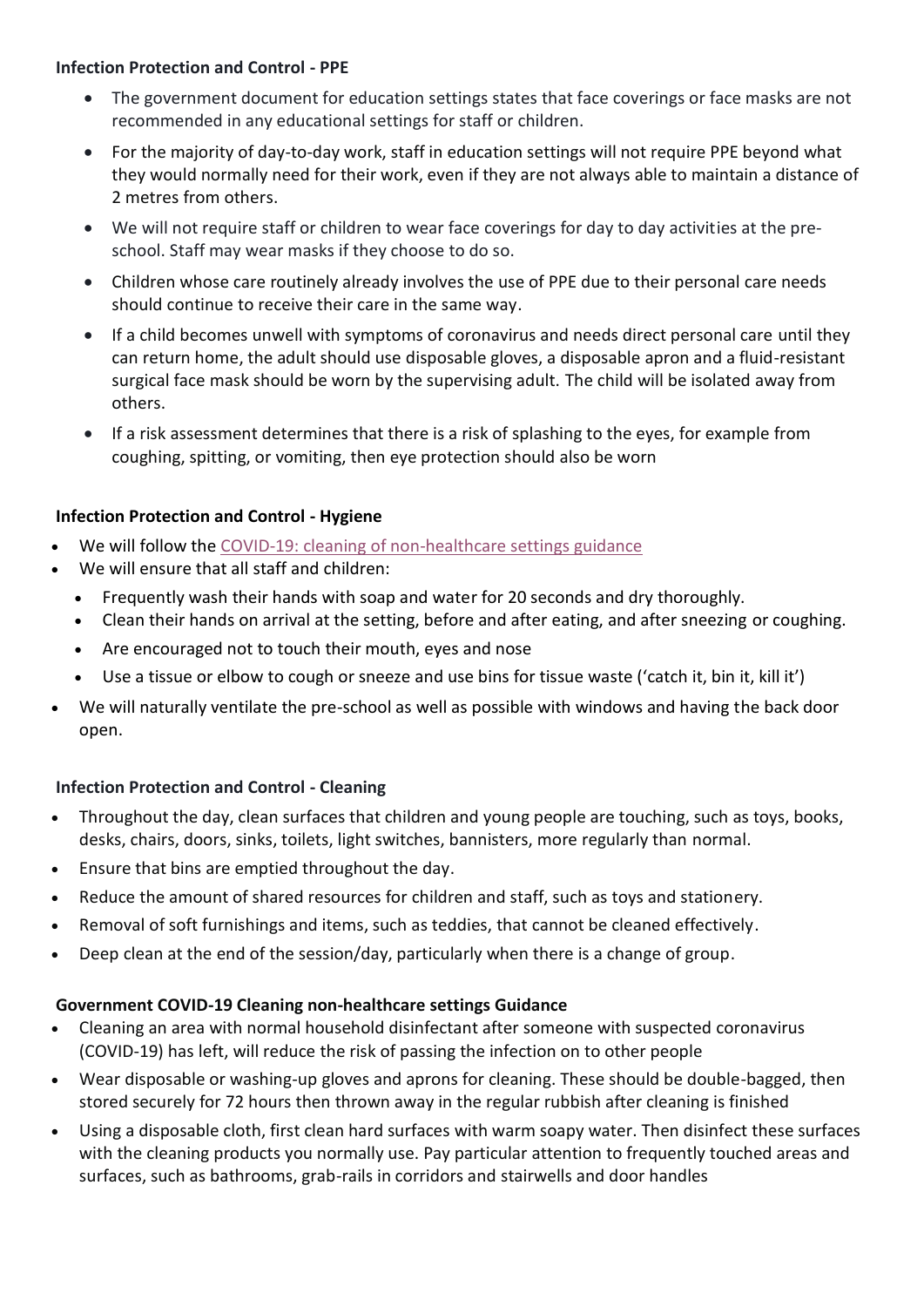- If an area has been heavily contaminated, such as with visible bodily fluids, from a person with coronavirus (COVID-19), use protection for the eyes, mouth and nose, as well as wearing gloves and an apron
- Wash hands regularly with soap and water for 20 seconds, and after removing gloves, aprons and other protection used while cleaning

**What to do if someone develops symptoms of coronavirus (COVID-19) whilst at an educational setting** If anyone becomes unwell with a new, continuous cough or a high temperature in an education setting they must be sent home and advised to follow the staying at home [guidance.](https://www.gov.uk/government/publications/covid-19-stay-at-home-guidance/stay-at-home-guidance-for-people-with-confirmed-or-possible-coronavirus-covid-19-infection)

## **Symptoms**

- The most common symptoms of coronavirus (COVID-19) are a new, continuous cough or a high temperature (over 37.8 degrees).
- For most people, coronavirus (COVID-19) will be a mild infection.
- Children are likely to become infected with coronavirus (COVID-19) at roughly the same rate as adults, but the infection is usually mild.

Staff and children in all settings will be eligible for testing if they become ill with coronavirus symptoms, as will members of their households. A negative test will enable children to get back to childcare or education, and their parents to get back to work. A positive test will ensure rapid action to protect their classmates and staff in their setting

# **Protocol for responding to a suspected case of coronavirus and ensure setting is prepared**

Anyone who begins to display coronavirus symptoms while in the setting should be sent home immediately and follow government guidelines on what to do if you or someone in your [household](https://www.gov.uk/government/publications/covid-19-stay-at-home-guidance) develops [symptoms.](https://www.gov.uk/government/publications/covid-19-stay-at-home-guidance) If a child is waiting to be collected, they should be separated from their group and isolated with one member of staff.

A facemask should be worn if a distance of 2 metres cannot be maintained from a child who is symptomatic and awaiting collection and if contact is necessary, then gloves, an apron and a facemask should be worn. If a risk assessment determines there is a risk of splashing to the eyes, for example from coughing or spitting, then eye protection should also be worn.

Settings should ensure they are prepared to respond in line with the guidance on [protective](https://www.gov.uk/government/publications/coronavirus-covid-19-implementing-protective-measures-in-education-and-childcare-settings) measures in [education](https://www.gov.uk/government/publications/coronavirus-covid-19-implementing-protective-measures-in-education-and-childcare-settings) and childcare settings and guidance on using PPE in [education,](https://www.gov.uk/government/publications/safe-working-in-education-childcare-and-childrens-social-care) childcare and children's social care [settings.](https://www.gov.uk/government/publications/safe-working-in-education-childcare-and-childrens-social-care)

Once the child or member of staff has left the setting, settings should follow Cleaning of [non-healthcare](https://www.gov.uk/government/publications/covid-19-decontamination-in-non-healthcare-settings/covid-19-decontamination-in-non-healthcare-settings) [settings](https://www.gov.uk/government/publications/covid-19-decontamination-in-non-healthcare-settings/covid-19-decontamination-in-non-healthcare-settings) to ensure areas they have been in are disinfected and any PPE and other waste is disposed of safely.

Once early years and childcare providers open to more children, all staff and children who are attending a childcare setting will have access to a test if they display symptoms of coronavirus, and are encouraged to get tested in this scenario. Visit the guidance on [coronavirus](https://www.nhs.uk/conditions/coronavirus-covid-19/testing-for-coronavirus/) testing and how to arrange to have a test.

Where the child or staff member tests negative, they can return to their setting and the fellow household members can end their self-isolation. If the child or staff member tests positive, the rest of their immediate group within their setting should be sent home and advised to self-isolate for 14 days. The other household members of those advised to self-isolate do not need to self-isolate unless the child or staff member they